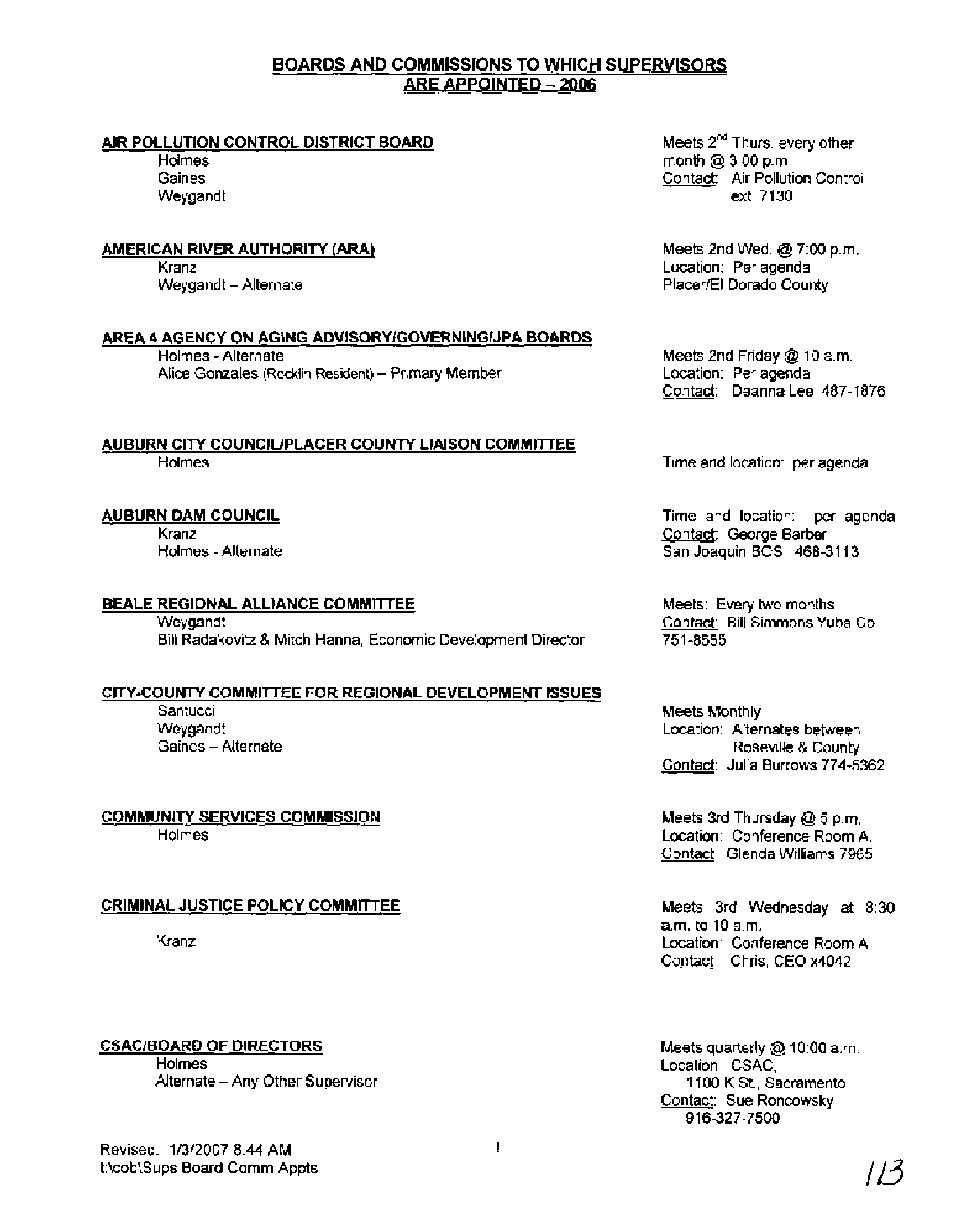### CSACISACRAMENTO-MOTHERLODE SUPERVISORS ASSN.

Holmes Alternate - Any other Supervisor

# FIRST FIVE CHILDREN AND FAMILIES COMMISSION

**Holmes** 

# IRST TIME HOMEBUYER MORTGAGE REVENUE BOND PROGRAM - JPA

Alternate - Any other Supervisor

FLOOD CONTROL & WATER CONSERVATION DISTRICT BOARD OF DIRECTORS<br>Mee

# FOOTHILLS AIRPORT LAND USE COMMISSION

Kranz

GOLDEN SIERRA JOB TRAINING AGENCY GOVERNING BOARD Meets Bi-Monthly1<sup>st</sup> Wed 10 a.m. Gaines Golden Sierra JTA Building

# HIGH SIERRA RESOURCE CONSERVATION AND DEVELOPMENT AREA Meets Bi-Monthly

CEO or CEO designee as alternate

HIGHWAY 65 JOINT POWERS AUTHORITY Weygandt Santucci - Alternate

### INVESTMENT OVERSIGHT COMMITTEE-TREASURERITAX COLLECTOR Weygandt

LOCAL AGENCY FORMATION COMMISSION (LAFCO) **Santucci** Weygandt Kranz - Alternate

# MENTAL HEALTH ALCOHOL & DRUG ADVISORYBOARD Holmes

# MIDDLE FORK PROJECT FINANCE AUTHORITY

**Santucci** Weygandt Kranz - Alternate Revised: 1/3/2007 8:49 AM t:\cob\Sups Board Comm Appts Meets quarterly Contact: Terry Cook 530-885-3695

Meets 2<sup>nd</sup> Thurs 4:30 p.m. Shiloh Center, 905 Lincoln Wy Contact: Dr. Burton 889-7119

Kranz **Meets with RCRC as needed Meets** with RCRC as needed

Weygandt **Meets 2nd Monday @ 4:00 p.m.**<br>
Santucci **Meets 2nd Monday @ 4:00 p.m.**<br>
Rocklin Council Chambers Rocklin Council Chambers Contact: Flood Control x7510

> Meets as needed Location: SEDDISPO office 530-823-4703

Contact: Golden Sierra 530-823-4631

Kranz **Communist Communist Communist Communist Communist Communist Communist Communist Communist Communist Communist Communist Communist Communist Communist Communist Communist Communist Communist Communist Communist Commu** 

Meets as needed Contact: Rob Jensen Roseville 916-774-5331

Meets quarterly Contact: Micki Staci x 4140

Meets  $2^{nd}$  Wednesday @ 4:00 p.m. Location: BOS Chambers Contact: Kristine Berry x4097

Meets per agenda Location: Dewitt Diner or Mental Health Contact: Maureen Bauman 889-7256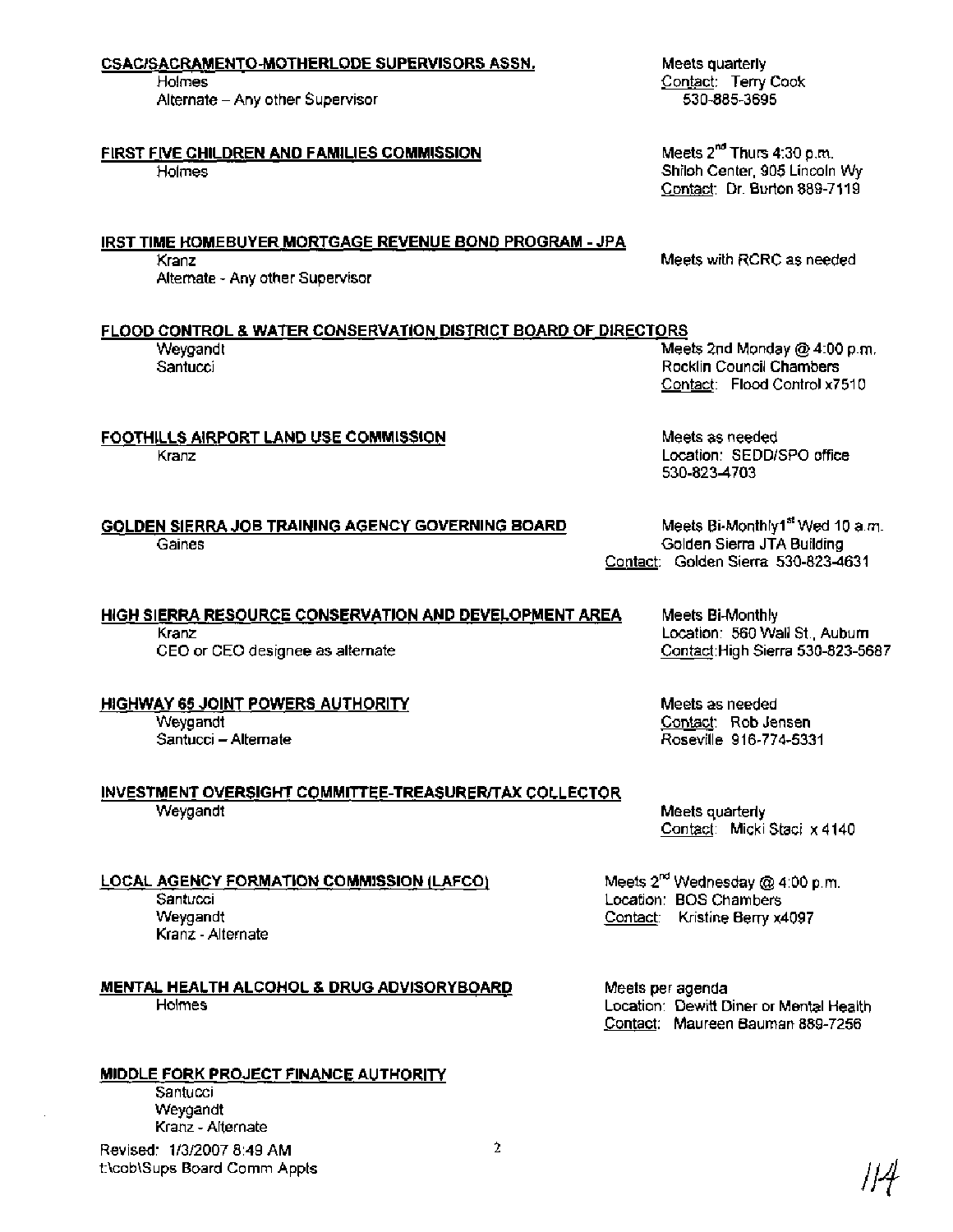### PLACER MOSQUITO AND VECTOR CONTROL DISTRICT Meets 2nd Monday every month 4:30 p.m.

### Appointed by Air Pollution Control District Board MOUNTAIN COUNTIES AIR BASIN (MCAB)

Holmes- (resigned 12-06) Kranz - Alternate

MOUNTAIN COUNTIES WATER RESOURCES COUNCIL

Holmes ( PCWA?) Kranz - Alternate

### NATIONAL ASSOCIATION OF COUNTIES (NACO)

Kranz Santucci - Alternate

Galen Clothier **Galen Clothier Clothier Clothier Clothier Clothier Clothier Clothier Clothier Clothier Clothier**<br>
Vacant Clothier Clothier Clothier Clothier Clothier Clothier Clothier Clothier Clothier Clothier Clothier Cl 150 Waverly Dr. Lincoln

> Meets as needed with RCRC Contact: Air Pollution Control x7130

Meets 2nd Friday even numbered months @ 12:OO p.m. Contact: MCWRA 209-754-3883

Meets in July Contact: NACo 202-393-6226

Contact: NACo 202-393-6226

Meets  $3<sup>rd</sup>$  Tuesday each month Location: Auburn or Loomis Contact: Eldon Luce 886-8636

Meets annually in May

## NATIONAL ASSOCIATION OF COUNTIES (NAC0)- WESTERN INTERSTATE REGION

Kranz

Santucci - Alternate

OLDER ADULT ADVISORY COMMISSION

Holmes

# PLACER COUNTY INDIAN GAMING LOCAL COMMUNITY BENEFIT COMMITTEE<br>Weygandt Meets Upo

weygandt Meets Upon Call of the Committee Meets Upon Call of the Committee Meets Upon Call of the Committee Me<br>Rights Contact Mary Herdegen 4030 Contact Mary Herdegen 4030

### PLACER COUNTY TRANSPORTATION PLANNING AGENCY (PCTPA)

Alternate - Any other Supervisor Contact: Cynthia Page,

Holmes Meets 4th Wednesday @ 9:00 a.m.<br>Gaines Meets 4th Wednesday @ 9:00 a.m.<br>Caines Location: BOS Chambers PCTPA 530-823-4034

#### PLACER COUNTY TRANSPORTATION PLANNING AGENCY COUNTYWIDE STEERING COMMITTEE Weygandt Meets: As needed

PLACER COUNTY WATER RESOURCE COUNCIL Weygandt

Alternate - Any other Supervisor

PLACEWNEVADA WASTEWATER AUTHORITY - JPA Weygandt Holmes - Alternate

PLACER PARKWAY POLICY ADVISORY COMMITTEE **Wevgandt Santucci** 

Meets Annually Contact: Ken Grehrn 745-7588

Meets 4<sup>th</sup> Thursday @ 3:30 p.m. Auburn City Hall Contact: Facility Services 889-7748

Meets. Quarterly Roseville Corporation Yard Stan Tidman PCTPA 823-4030

Revised: 1/3/2007 8:44 AM t:\cob\Sups Board Comm Appts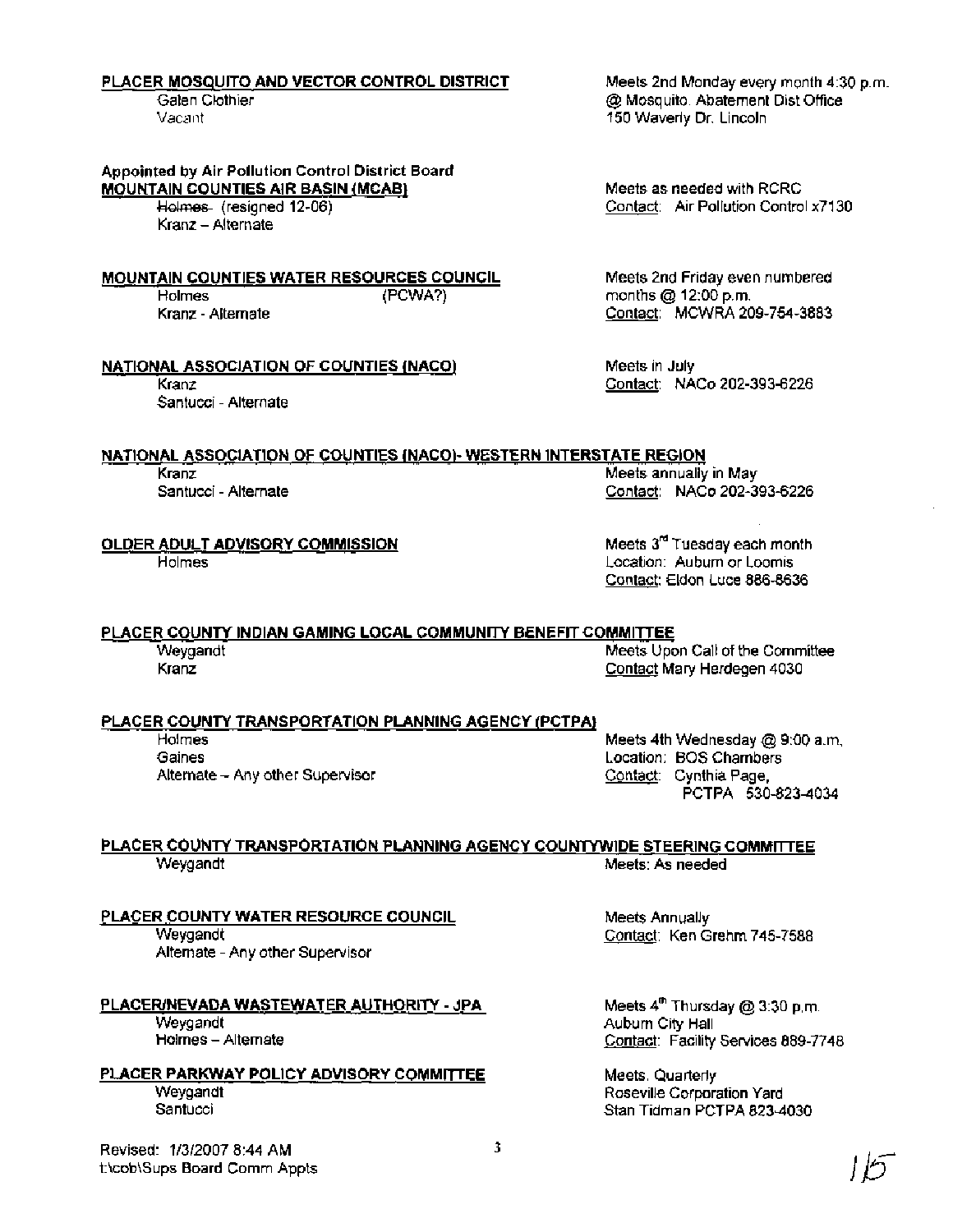| <u>REGIONAL COUNCIL OF RURAL COUNTIES (RCRC)</u><br>Kranz<br>Alternate - Any other Supervisor                                                      | Meets 3rd Thursday<br>Contact: RCRC 916-447-4806                                                |  |
|----------------------------------------------------------------------------------------------------------------------------------------------------|-------------------------------------------------------------------------------------------------|--|
| SACRAMENTO AREA COMMERCE & TRADE ORGANIZATION (S.A.C.T.0.)<br>Gaines<br>Altemate - Any other Supervisor                                            | Meets odd # months, 2nd or 3rd<br>Wednesday @ 12:00 p.m.<br>Contact: SACTO 916-441-2144         |  |
| SACRAMENTO AREA COUNCIL OF GOVERNMENTS<br>Gaines<br>Weygandt - Alternate                                                                           | Meets 3 <sup>rd</sup> Thursday at 9:00 a.m.<br>Location: Sacramento                             |  |
| SACRAMENTO AREA COUNCIL OF GOVERNMENTS ADVISORY<br>COMMITTEE/RANCHO CORDOVA-SOUTH PLACER CONNECTOR<br>Gaines                                       | As called by Chairman                                                                           |  |
| SACRAMENTO AREA COUNCIL OF GOVERNMENTS<br><b>CAPITAL VALLEY REGIONAL SERVICE AUTHORITY</b><br>Gaines<br>Weygandt - Alternate                       | As called by Chairman                                                                           |  |
| Appointed by Air Pollution Control District Board<br><u>SACRAMENTO VALLEY AIR POLLUTION CONTROL COUNCIL</u><br>Kent Nakata<br>Weygandt - Alternate | Meets 1st Friday @ 10:00 a.m.<br>Contact: Air Pollution Control x7130                           |  |
| SIERRA ECONOMIC DEVELOPMENT DISTRICT (SEDD)<br>Kranz<br>CEO designee as alternate (elected official)                                               | Meets 1st Wednesday at 3:00 p.m.<br>Location: SEDD office<br>Contact: Cheryl 530-823-4703       |  |
| SIERRA NEVADA CONSERVANCY<br>Weygandt                                                                                                              | <u>Contact:</u><br>Mary Herdegen/CEO 889-4030                                                   |  |
| SIERRA PLANNING ORGANIZATION (SPO)<br>Kranz<br>CEO designee as alternate (elected official)                                                        | Meets 1st Wednesday at 3:00 p.m.<br>Location: SEDD office<br>Contact: Cheryl 530-823-4703       |  |
| SIERRA-SACRAMENTO VALLEY EMERGENCY MEDICAL SERVICES AGENCY (EMS)                                                                                   |                                                                                                 |  |
| Holmes<br>Santucci - Alternate                                                                                                                     | Meets 3rd Fri @ 1:00 p.m. every even mo.<br>Location: EMS Office<br>Contact: Vicki 916-652-1717 |  |

SOLID WASTE INDEPENDENT HEARING PANEL Kranz

SOLID WASTE LOCAL TASK FORCE **Board designated CEO to represent** 

 $\overline{\mathbf{4}}$ 

Meets as needed

Nov. @ 9:00 a.m.

Contact: David Altman 745-2300

Contact: Facility Services x 7750

Meets 1<sup>st</sup> Thursday of Feb., May, Aug. &